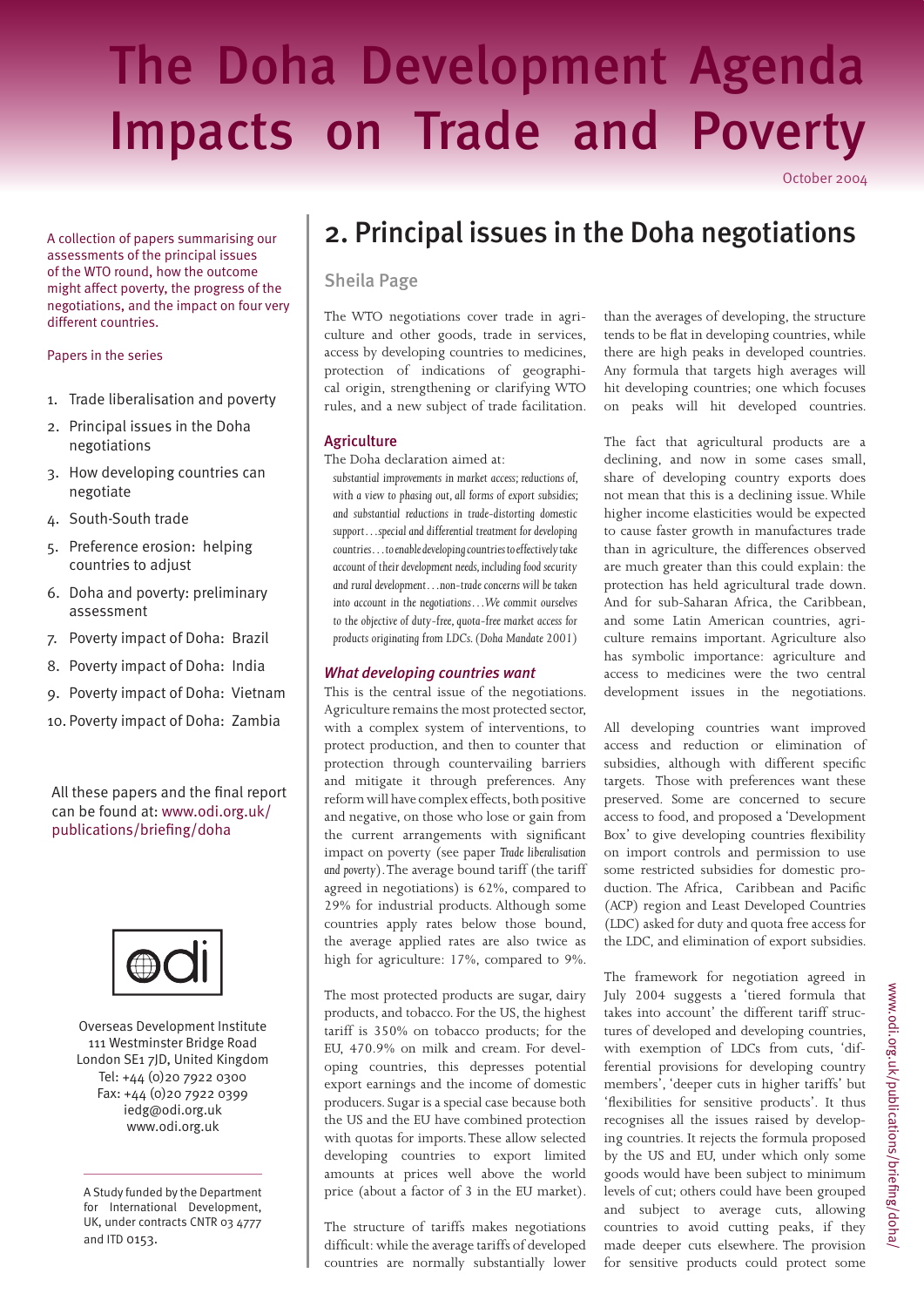peaks, but these would need to be explicitly declared, not part of a group. Tariff escalation is mentioned, but with no provision; it is not now a major issue for most developing countries.

#### *Subsidies*

The continued permissibility of subsidies to exports and production makes agriculture different from other sectors in the WTO. The question of whether the eventual elimination of subsidies should be declared an objective helped to break up the Seattle Ministerial Meeting, and nearly caused failure at Doha. The Uruguay Round Agreement on Agriculture classified subsidies into three types: those defined as being clearly distorting: amber box, including production or export-related payments; those which might be distorting because they are related to production, but which were intended to limit production: blue box; and those defined as having little trade distorting effect: green box.

In developing countries, subsidies by developed countries help consumers of those products, but hurt competitors. Table 1 shows the countries whose exports are most seriously affected by other countries' subsidies (above 40% of exports).

# Table 1 Countries dependent on exports of goods subsidised in other WTO members

|                           | Share of exports affected |
|---------------------------|---------------------------|
| Country                   | (percentage)              |
| Benin                     | 85                        |
| Mali                      | 84                        |
| Chad                      | 82                        |
| <b>St Kitts and Nevis</b> | 78                        |
| <b>Burkina Faso</b>       | 76                        |
| Malawi                    | 76                        |
| Burundi                   | 73                        |
| Tanzania                  | 68                        |
| St Lucia                  | 64                        |
| Uganda                    | 63                        |
| Sudan                     | 60                        |
| Zimbabwe                  | 59                        |
| Rwanda                    | 59                        |
| Dominica                  | 58                        |
| <b>St Vincent</b>         | 57                        |
| Paraguay                  | 55                        |
| Cuba                      | 51                        |
| Cote d'Ivoire             | 49                        |
| Guinea-Bissau             | 40                        |
| Nicaragua                 | 40                        |

Source: Hoekman, B., F. Ng, and M. Olarreaga, (2002) 'Reducing Agriculture Tariffs Versus Domestic Support: What's More Important for Developing Countries' World Bank Working Paper, No. 2918, Washington, DC: World Bank: p30.

If the subsidies were removed, some might still be uncompetitive, and most of the sugar producers gain from the subsidies because of quotas, but most would face less serious barriers, and some would gain significantly. They are concentrated among the poorer African countries, Central America and the Caribbean, with some agriculture-dependent South American countries. On the import side, where subsidies could be an advantage, only two have more than 20% of imports affected by subsidies: Comoros 24%, Algeria 20%. All the official positions of groups of developing countries asked for the end of export subsidies.

In mid-2003, four West African cotton exporters, Benin, Burkina Faso, Mali and Chad cited the cost to them of subsidies, and placed this as a separate item on the agenda for Cancún. Cotton is between 5 and 10% of their GDP, and more than 60% of exports. They requested a new type of agreement: in addition to any negotiations on subsidies in the Doha context (which could not take effect until at least 2005) an interim settlement reducing subsidies to cotton by a third a year in 2004-6 and, until then, compensation for Least Developed cotton producers. This would be paid by the subsidisers, falling in line with reduction in subsidies.

The initiative has been supported by other African and ACP countries. Some of the benefit would go to developed country producers. The proposal was targeted principally at the US, whose subsidies are quantitatively the most important; the EU and China also have subsidies which may be damaging to some exporters.

The July 2004 framework recognised 'the development aspects of the Cotton Initiative' and asked that it be 'addressed ambitiously expeditiously, and specifically'. Although it did not make any commitment to a separate settlement, the general commitments on agriculture required that all domestic subsidies in the 'Amber' and 'Blue' boxes be reduced by 20% in the first year of implementation.

All export subsidies (except those by Least Developed countries) including certain export credits and insurance programmes ('export measures with equivalent effect') are to be ended, with new controls also on food aid. Non-LDC developing countries will have extra time, but not exemption. Larger domestic subsidies will be subject to larger reductions on higher levels through a tiered formula and the first cap on total support, including a cap on total 'blue' box support. Green box support remains uncapped, but the rules are to be 'clarified' and the results monitored.

Subsidies could also be reduced or eliminated as a result of the WTO's disputes procedure. In 2003, Brazil complained about both US subsidies to cotton and EU subsidies to sugar, and in 2004, won both cases (both are still subject to appeal). In both, the complaint dealt with only a narrow range of subsidies, but from 2004 the Peace Clause, which restricted challenges to most agricultural subsidies, ceased to apply; more cases could be brought.

#### *Effects*

For Least Developed countries, none of the proposals would mean any cuts in their own tariffs; for other African and Latin American countries, tariffs are normally low (Nigeria is an exception), and applied rates are much lower than the bound rates, so that few cuts would be required. A few Asian developing countries, notably India and Pakistan, do have high tariffs, which would need to be reduced.

On access, for African and most Least Developed countries, most exports already face either 0 rates, or preferential rates, and so would not be directly affected by any reductions agreed in the WTO. This applies also to other ACP countries in EU markets. A significant proportion of agricultural exports occur within African or Latin American regions, again under preferential rates or 0 tariffs. There would, however, be significant benefits to non-LDC developing countries in Latin America and Asia exporting to developed countries because, even where there are preferences, these tend to be of minor importance in their exports. For Brazil, there would be significant gains in access relative to, for example, the African countries with preferences (trade 'undiversion'), as well as any trade creation effects.

The elimination of export subsidies would benefit some LDC and developing country producers of non-food products (notably cotton). For a few food importers, including some LDCs, there could be an increase in costs. The reductions in domestic subsidies would have major effects only in sugar. They would reduce the benefits countries with quotas currently receive (see Paper on Preference Erosion). The provision for designation of 'sensitive products' gives part of what was requested as a Development Box, the right to restrict imports, but not any relaxation of controls on domestic subsidies. As most countries at risk of food insecurity do not have the resources to subsidise, this may not be a major defeat.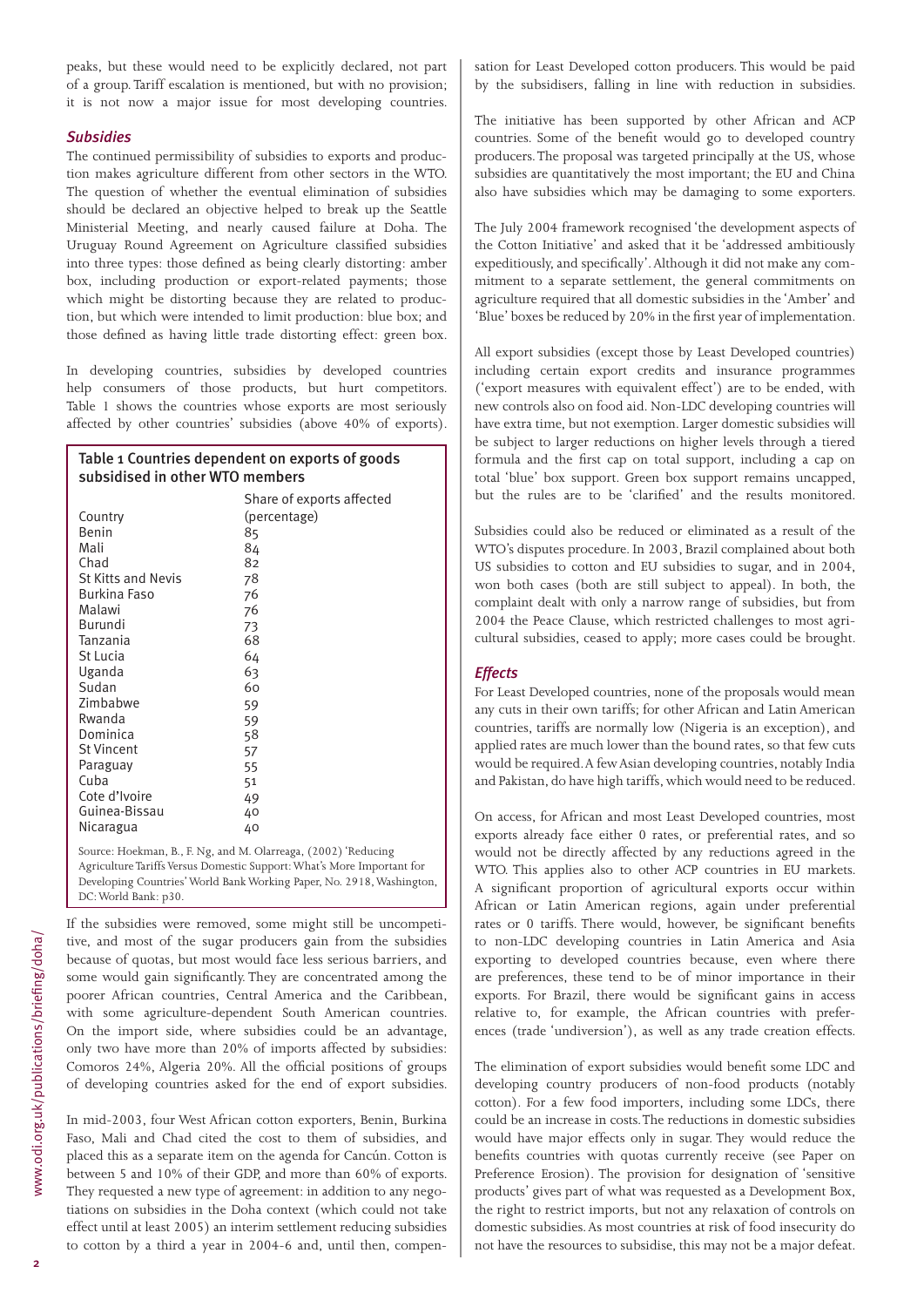As low cost food and imports are important to the urban poor (see paper *Trade liberalisation and poverty*), any gains from import controls for the rural poor would need to be offset against losses to the urban.

Overall, some developing countries will gain, on both access and reduced export competition, although a few may also need to reduce their own controls. Most LDCs will see little effect, but those which face competition from subsidised exports (e.g. the cotton exporters) will gain, while those dependent on special access to subsidised markets (e.g. the sugar producers) and those who import subsidised food will lose.

#### Non agricultural market access (NAMA)

## Doha aimed:

*by modalities to be agreed, to reduce or as appropriate eliminate tariffs, including the reduction or elimination of tariff peaks, high tariffs, and tariff escalation, as well as non-tariff barriers, in particular on products of export interest to developing countries. (Doha Mandate 2001)*

This is a less important issue than agriculture because barriers are lower; the current structure of protection is less restrictive and less complex. Although most exports from developing countries are non-agricultural, these do not excite the same pre-conceptions about livelihoods and poverty that agricultural exports do, and no developed countries would now admit to having industries that are protected for social reasons.

The outcome will be defined in terms of the modalities of tariff cuts, any differential treatment of developing countries, and the rules on binding. While in agriculture, most countries have 'bound'\*their tariffs as part of the Agreement on Agriculture, in manufactures, there are still countries which have not bound all tariffs.

Non-Least Developed African developing countries put the emphasis on reduction in peaks and escalation. The highest peaks, in both developed and developing countries, are in textiles and clothing. Other highly protected goods are fish, rubber, and leather goods. Specific duties (fixed, rather than percentage) are also important in some non-agricultural goods, notably textiles and garments; their effect has increased because prices have fallen. Least Developed Countries have concentrated on ensuring that the commitment to provide them with duty and quota free access is met. Developing countries in Africa opposed any commitment to increase binding substantially.

#### *Proposed tariff cuts*

The initial proposal in 2003 used a formula designed to produce maximum reductions for tariffs which were high relative to a country's own average. This did not directly meet the objective of reducing peaks (high in absolute terms), did not put higher cuts onto countries whose general level of tariffs are high and did not favour developing countries (its objective), because the levels of bound tariffs does not correspond to levels of development. Least Developed Countries were to be exempt from making cuts, although another provision called for eliminating all tariffs by all countries in some sectors.

The July 2004 draft was qualified as only 'initial elements for future work', because concentration on agriculture had meant little discussion. It supported the idea of a formula, but did not define its structure. There would be sectoral negotiations to reach 0 tariffs, but with 'flexibility for developing-country participants'. Least developed countries would be exempt from both the formula reductions and the sectoral cuts.

#### *Effects*

Most LDCs have no gains. They do not face tariffs in their major markets (including their regional markets for non-agricultural goods), so they have little to gain on access, and would not be expected to reduce their barriers. The draft mentions the risk of loss of preferences, but does not deal with it. Developing countries might gain, if the formula gives substantial cuts on high tariffs in products such as clothing and footwear. Asian countries (which have smaller margins between their bound and applied rates) might have to liberalise.

#### **Services**

Neither the Doha mandate nor the July 2004 framework has specific aims for services. Negotiations on services use a system of countries 'requesting' specific trading partners to open specific activities in particular sectors, and then countries 'offering' to open sectors, with the opening on an MFN basis (to all countries). Special treatment for developing countries has taken the form of asking for less opening, not offering preferential access as in goods. There is no exclusion of Least Developed countries from commitments, and the developed countries have issued requests to them.

Services, including some where negotiations are in place such as tourism, are very important to some developing countries, including both Least Developed and small island countries: the 25 countries with the highest dependence on tourism are all small islands, and it is the principal export for a third of developing countries. Many services rely on semi-skilled labour, and are often in regions of the country where other activities are not possible, so that there can be direct effects on incentives for education and on rural poverty.

Movement of labour (called 'Mode 4' of services) remains the most restricted part of services, so potential gains are high. Worker remittances are already a significant source of income for developing countries (on average more than 1% of GDP).

Many countries' applied regimes substantially more liberal than they have bound. Developing countries, in particular, had difficulty in the Uruguay Round in knowing what type of offer to make and were cautious in the face of lack of experience. This means that many could make offers or respond favourably to requests without substantially altering their actual regimes. This could give them negotiating 'credit' to use in services or in other sectors where they are making requests.

As most developing countries have a cost advantage in labour, many, including the Least Developed and the ACP, are trying to gain increased access to developing countries for temporary workers. There have been unofficial proposals for a WTO visa that would give limited rights to move for specific occupations. India has supported the visa as well as asking for removal of economic needs tests (the restriction of visas when local labour is available) and sectoral commitments. The risks of terrorism have increased resistance in some developed countries to any form of migration, so that such opening may be difficult to achieve.

Developing countries, particularly those which are landlocked or with limited transport resources, also have strong interests in more efficient and less restricted transport and communication services. Some developing countries, e.g. South Africa, India, and some in the Caribbean, can provide health services, but find these obstructed by barriers from government health services or insurance.

The EC offer was principally in sectors such as telecommunications, financial services, transport, courier services computer services, environmental services, distribution, construction, tourism, news agencies and entertainment. It excluded education, health, social

<sup>\*</sup> Notified to the WTO, and therefore impossible to alter upwards without renegotiation.